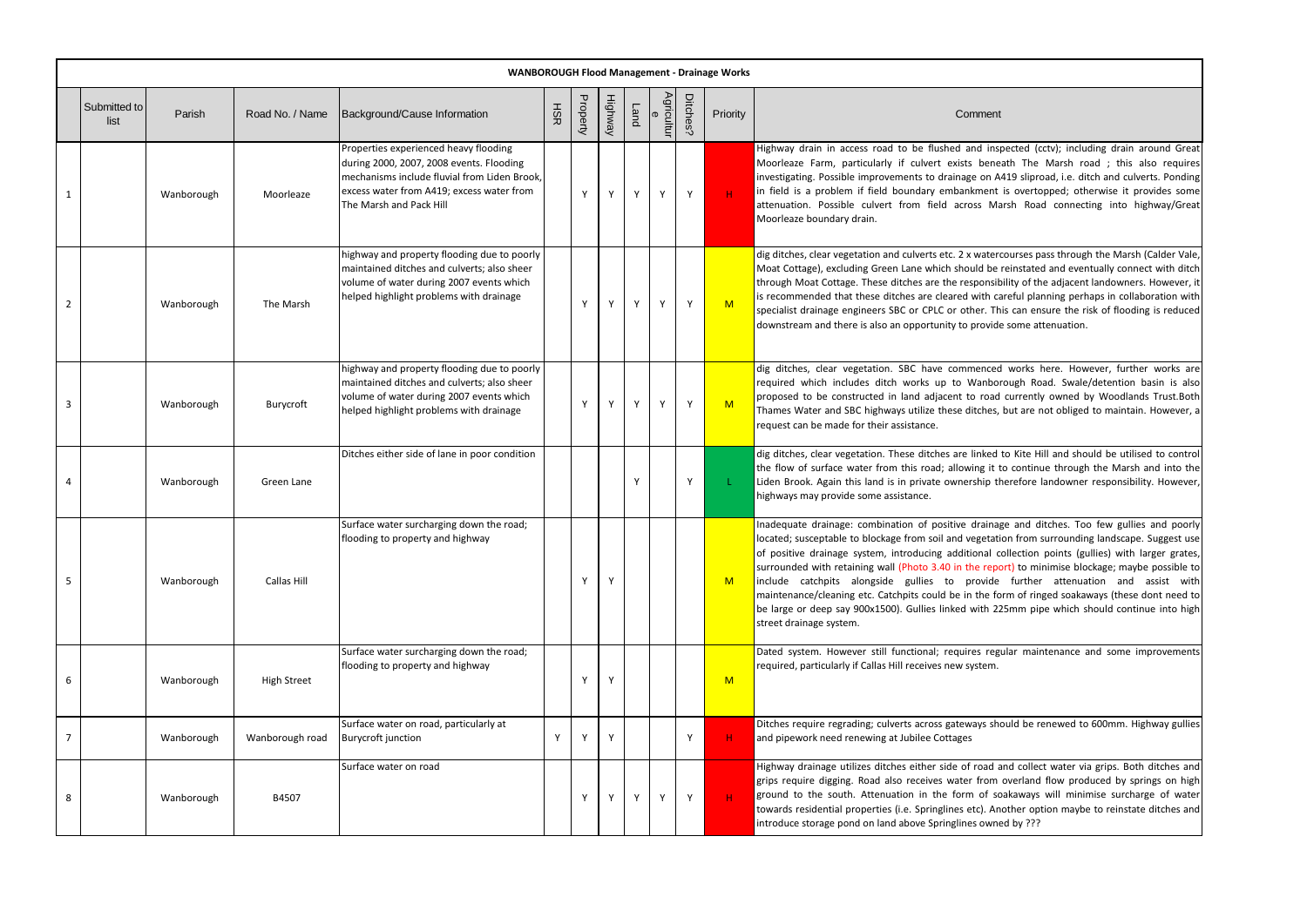|    |                      | <b>WANBOROUGH Flood Management - Drainage Works</b> |                    |                                                                                                                                                                                                              |     |          |         |      |             |          |          |                                                                                                                                                                                                                            |
|----|----------------------|-----------------------------------------------------|--------------------|--------------------------------------------------------------------------------------------------------------------------------------------------------------------------------------------------------------|-----|----------|---------|------|-------------|----------|----------|----------------------------------------------------------------------------------------------------------------------------------------------------------------------------------------------------------------------------|
|    | Submitted to<br>list | Parish                                              | Road No. / Name    | Background/Cause Information                                                                                                                                                                                 | HSR | Property | Highway | Land | Agriculture | Ditches? | Priority | Comment                                                                                                                                                                                                                    |
| 9  |                      |                                                     | top of springlines | overland flows generated by springs on the<br>high groung south of the residential estate.                                                                                                                   |     | Υ        |         | Y    |             | Υ        | H        | can be linked with the B3030; reinstate ditch alongsid<br>embankment behind residential areas could be struct<br>or piling for support. Also recommend headwall at en<br>Close and Stanley Close.                          |
| 10 |                      |                                                     | <b>Beanlands</b>   | Surface water on road                                                                                                                                                                                        |     | Y        | Y       |      |             |          | M        | Caused by surcharging sewers again. The water from<br>towards the sewer inlet which is too small (although<br>then has a right angled junction which again restricts t<br>flow of 450mm sewer. Again bad design of sewers. |
| 11 |                      | Wanborough                                          | Kimbers Field      | potential flooding to property (no's 3&4)<br>due to surcharging sewers. Also, flooding<br>generated from overland flows caused by<br>inadequate drainage/attenuation upstream,<br>.e. land above Springlines |     | Y        | Y       |      |             |          | M        | Attenuation upstream at Springlines will prevent over<br>designed with right angled junctions at large diameter<br>Avenell Rd meets 450mm sewer in Magdalene Rd.                                                           |
| 12 |                      |                                                     | Yonder Close       | potential flooding to property due to<br>surcharging sewers. Also surface water on<br>road.                                                                                                                  |     | Y        | Y       |      |             |          | M        | Caused by surcharging sewers again. Right angled junct                                                                                                                                                                     |
| 13 |                      | Wanborough                                          | The Hedges         | potential flooding to property due to<br>surcharging sewers.                                                                                                                                                 |     | Y        | Y       |      |             |          | M        | similar to Kimbers Field with properties lower than the<br>SW sewers discharging from the Hedges join SW sewer<br>Plan View 2)                                                                                             |
| 14 |                      | Wanborough                                          | College Green      | potential flooding to property due to<br>surcharging sewers. Also surface water on<br>road.                                                                                                                  |     |          |         |      |             |          | M        | Again can be put down to right angled junctions; end o<br>this and inadequate size culvert beneath road.                                                                                                                   |
| 15 |                      | Wanborough                                          | Rise               | overland flows generated by springs on the<br>Chapel Lane / Chapel   high groung south of the residential estate.                                                                                            | Y   |          |         |      |             |          |          | original ditch system lost due to development; used<br>highway system at foot of chapel lane (1 x gully?)<br>However, this is a private road not public highway.<br>Warrens may help.                                      |
| 16 |                      |                                                     | Church Road        | Surface water on road                                                                                                                                                                                        |     |          | Y       |      |             |          | M        | kerbside gullies in poor condition; some rendered usele                                                                                                                                                                    |
| 17 |                      |                                                     | Pack Hill          | Surface water on road                                                                                                                                                                                        | Y   |          | Y       |      |             | Y        | M        | lack of gullies and / or grips to collect water from road                                                                                                                                                                  |
| 18 |                      |                                                     | Rotten Row         | Surface water on road                                                                                                                                                                                        |     | Y        | Y       |      |             | Υ        | M        | gullies require clearing; ditch needs regrading SBC hi<br>part of this system and to should be cleared. Again, as<br>Hill (Rotten Row) and Burycroft an ideal opportunity fo<br>beneficial for Liden Brook flow volumes.   |
| 19 |                      |                                                     |                    |                                                                                                                                                                                                              |     |          |         |      |             |          |          |                                                                                                                                                                                                                            |
| 20 |                      |                                                     |                    |                                                                                                                                                                                                              |     |          |         |      |             |          |          |                                                                                                                                                                                                                            |
| 21 |                      |                                                     |                    |                                                                                                                                                                                                              |     |          |         |      |             |          |          |                                                                                                                                                                                                                            |
| 22 |                      |                                                     |                    |                                                                                                                                                                                                              |     |          |         |      |             |          |          |                                                                                                                                                                                                                            |

gside footpath; introduce basins for attenuation; ructured to retain water, i.e. 'keyed-in' with clay or end of ditch on footpath which links Oak Apple

om land south of Springlines flows uncontrolled ugh upstream attenuation will help); the sewer icts the flow; it also tries to discharge against the

bverland flows. Thames Water sewers are poorly eter high velocity sewer runs; particularly where

unction against 450mm sewer flows.

the road; but main cause of problem is that 2 x ewer but facing against the flow (see Appendix B

and of pipe run and restriction of flows caused by

used to link with ditch through the rec. small y?) strong flows will simply overrun this gully. ay. Again detention basin on land south of the

useless by road resurfacing. Require reinstating

C highways; ditch through Hoopers Field forms as with other ditches across land between Kite ty for flood control attenuation. This may also be